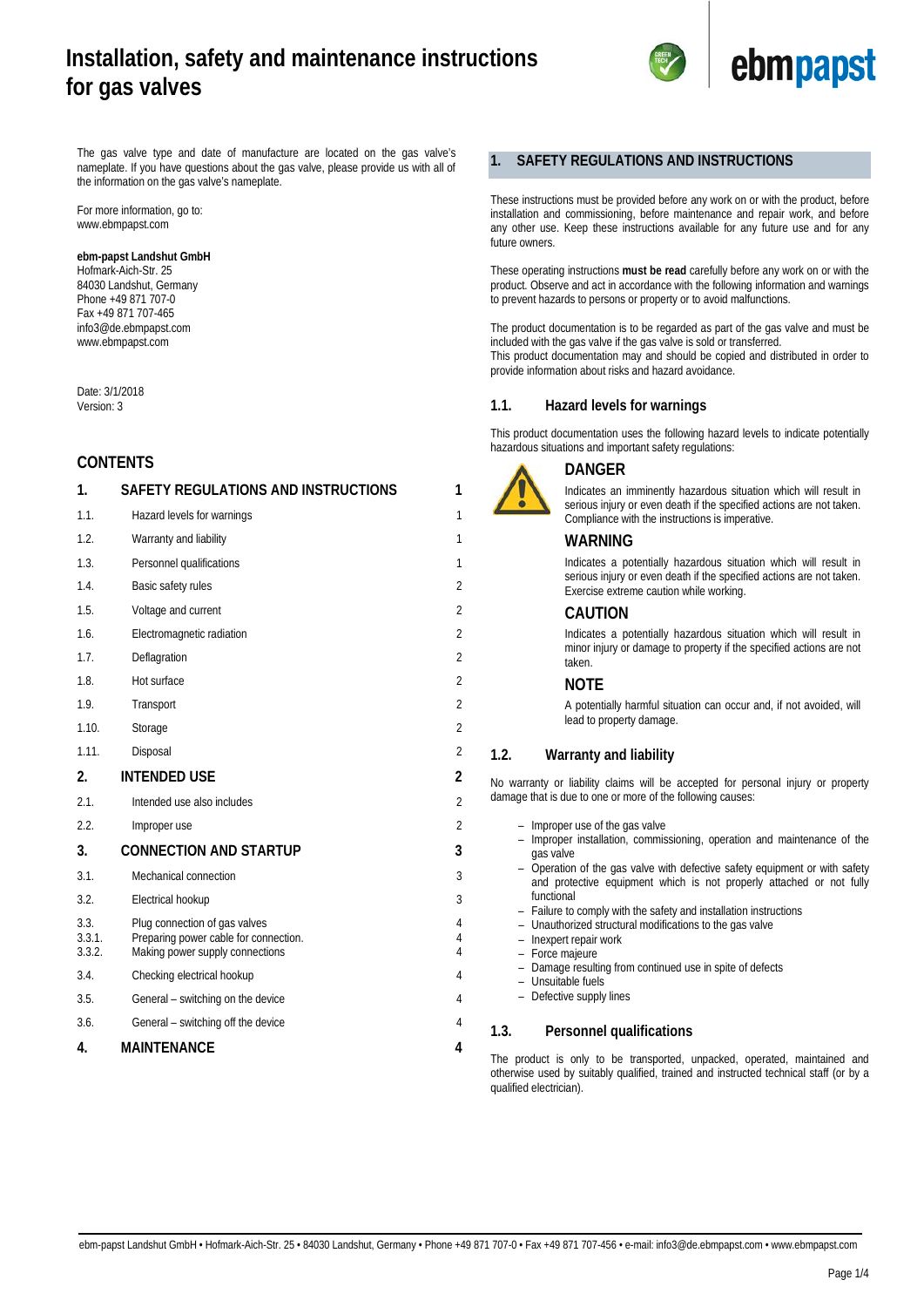

# <span id="page-1-0"></span>**1.4. Basic safety rules**

The safety hazards associated with the gas valve must be carefully reassessed following installation in the end product. Commissioning of the end product may only take place following full verification of compliance with all relevant legal requirements, guidelines and application-related safety regulations (such as country-specific accident prevention regulations and technical rules). Note the following when working on the gas valve:

- The gas valve is not to be modified or converted and no attachments are to be fitted without the approval of ebm-papst Landshut.
- Observe the information in the operating instructions provided by the device manufacturer.

## <span id="page-1-1"></span>**1.5. Voltage and current**

Check the gas valve's electrical equipment at regular intervals. Replace loose connections and defective cables immediately.



# **DANGER**

**Electric charge on the gas valve**

Electric shock possible.

 $\rightarrow$  Stand on a rubber mat when working on an electrically charged gas valve.

# **WARNING**

**When control voltage is applied, the gas valve's safety valves will open automatically, e.g. after a power failure.**

 $\rightarrow$  When working on the gas valve, switch off the line voltage and ensure that it cannot be switched on again.

# <span id="page-1-2"></span>**1.6. Electromagnetic radiation**



# **NOTE**

**Electrical or electromagnetic interference after installing the gas valve in customer equipment.**

 $\rightarrow$  Verify that the entire setup is EMC-compliant.

## <span id="page-1-3"></span>**1.7. Deflagration**



# **DANGER**

**Gas escaping through leaky housing after deflagration Risk of fatal injury**

 $\rightarrow$  After a deflagration, verify that the gas valve is gastight.  $\rightarrow$  Replace leaking gas valves immediately.

### <span id="page-1-4"></span>**1.8. Hot surface**



# **CAUTION**

**Coils may become hot**

There is therefore a risk of burns. Adequate contact protection must be ensured, for instance by installation in a device with housing.

# <span id="page-1-5"></span>**1.9. Transport**

**NOTE**



# **Transporting the gas valve**

 $\rightarrow$  Transport the gas valve in its original packaging only.

 $\rightarrow$  To avoid damage (such as due to shifting loads), packaged gas valves must be adequately secured during transport.

#### <span id="page-1-6"></span>**1.10. Storage**

- Store the gas valve, whether partially or fully assembled, in its original packaging in a clean, dry place protected from the weather.
- Protect the gas valve against environmental influences and dirt until final installation.
- We recommend storing the gas valve for no longer than one year in order to guarantee trouble-free operation and the longest possible service life.
- Maintain the specified temperature for storage.

# <span id="page-1-7"></span>**1.11. Disposal**

Comply with all relevant local requirements and regulations when disposing of the gas valve.

# <span id="page-1-8"></span>**2. INTENDED USE**

The gas valve is designed exclusively as a built-in device according to the technical specification. It is neither intended to function independently nor is it intended for transfer to end users.

Any other usage above and beyond this does not conform to the intended purpose and constitutes misuse of the gas valve.

The final manufacturer is responsible for the end product and must ensure that adequate safety measures are taken. Customer equipment must be suited to the mechanical, thermal and service life demands involved. The final manufacturer must verify the safety of all intended applications.

# <span id="page-1-9"></span>**2.1. Intended use also includes**

- Using the gas valve at the permitted ambient temperature
- Observance of the specification
	- Starting up the built-in component only after installation in the customer equipment
- Operating the gas valve with all protective equipment
- Only conveying gases from gas families 1, 2 and 3 (according to the DVGW – German Technical and Scientific Association for Gas and Water – worksheet G260)
- Operating the gas valve in LPG equipment only at temperatures above 0 °C Only suitable for gaseous LPG; liquid hydrocarbons destroy the seal materials

# <span id="page-1-10"></span>**2.2. Improper use**

In particular, use of the gas valve in the following ways is prohibited and could be hazardous:

- Operating the gas valve in an environment that contains flammable gases or dust or combustible solids or fluids
- Contact with materials that could damage gas valve components, e.g. liquids or cleaning agents
- Contact with hardened masonry, concrete walls or floors
- Operation with protective equipment that has been completely or partially disassembled or tampered with
- Exposure to radiation which could damage gas valve parts, e.g. intense UV radiation
- Operation with external vibrations
- Operating the gas valve in an explosive atmosphere
- All other applications not listed as Intended uses

ebm-papst Landshut GmbH • Hofmark-Aich-Str. 25 • 84030 Landshut, Germany • Phone +49 871 707-0 • Fax +49 871 707-456 • e-mail: info3@de.ebmpapst.com • www.ebmpapst.com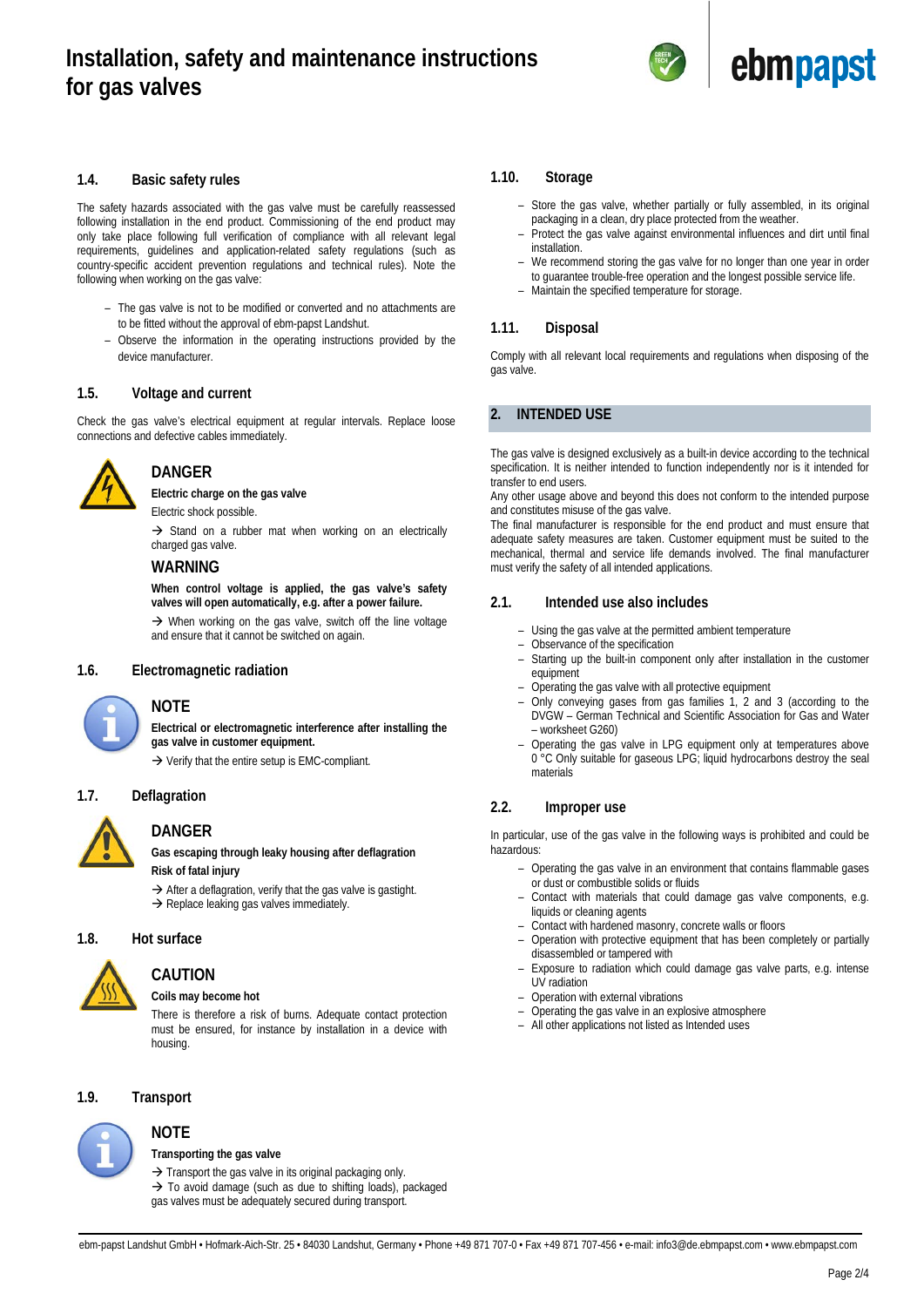

## <span id="page-2-0"></span>**3. CONNECTION AND STARTUP**

#### <span id="page-2-1"></span>**3.1. Mechanical connection**



# **CAUTION**

Cutting and crushing hazard when removing the gas valve from packaging

 $\rightarrow$  Lift the gas valve carefully out of its packaging, taking care to avoid jarring.

 $\rightarrow$  Wear safety shoes and, if necessary, cut-resistant safety gloves.

- Check the gas valve for transport damage. Damaged gas valves are not to be installed.
- Install the gas valve in accordance with your application.
- Use suitable fasteners for installation.
- Protect flange surfaces, tighten screws crosswise and ensure that installation is strain-free.
- On installation, provide support for the gas valve at the housing, e.g. using an open-ended wrench of appropriate size.
- Never use the servo pressure regulator or modulator as a lever.



# **DANGER**

**Gas leaks from poorly sealed gas valves Risk of fatal injury**

 $\rightarrow$  The gas supply must be shut off during work on the unit.

 $\rightarrow$  Before starting it, and after performing any work on it, verify that the gas valve and the gas lines are gastight.  $\rightarrow$  Avoid open flame.



## **DANGER Leaks may occur.**

Deflagration is also a possible cause of long-term damage or housing deformation which may result in leaks. An air-gas mixture may accumulate outside of the gas valve. The device can explode. Severe injuries can result.

 $\rightarrow$  Determine which hazards arise from installing, operating, servicing or disposing of the gas valve in conjunction with your device.

Avoid any such hazards. Carry out all necessary measures.

#### **Safety measures if you smell gas**

 $\rightarrow$  Avoid open flame and sparking (such as from switching lights and electrical devices on and off, including cell phones).

- $\rightarrow$  Open windows and doors.
- 
- $\rightarrow$  Shut off the gas valve.
- $\rightarrow$  Warn residents and leave building.
- $\rightarrow$  From outside the building, inform the gas utility.



# **DANGER**

# **Toxic gases may be released.**

Adjustments to the offset and the main throttle affect the air-fuel ratio and thus the combustion quality. When starting up the unit and after maintenance work, check the settings and correct them if necessary. All settings are only to be made in accordance with the boiler/burner manufacturer's operating instructions.

# **CAUTION**

The use of leak detector spray can lead to malfunctions. Leak detector spray may not come into contact with electrical contacts or get into the membrane opening on the gas valve.

# <span id="page-2-2"></span>**3.2. Electrical hookup**



# **DANGER**

**Voltage on the gas valve**

Electric shock

 $\rightarrow$  Always connect a protective earth.  $\rightarrow$  Check the protective earth.



Risk of fatal injury from electric shock

 $\rightarrow$  Only use cables that satisfy the required insulation regulations with regard to voltage, current, insulation material, load rating, etc.  $\rightarrow$  Route cables so that they cannot come into contact with rotating parts.

# **WARNING**

**Voltage, electric shock**

The gas valve is a built-in component and has no isolating switch.

#### Metallic parts may be live.

 $\rightarrow$  Use the gas valve only with the cable guard intended for it.  $\rightarrow$  Only connect the gas valve to electrical circuits that can be switched off with an all-pole disconnection switch.  $\rightarrow$  When working on the gas valve, you must disconnect from the power supply the system/machine in which the gas valve is installed and ensure that it cannot be switched on again.

# **WARNING**

#### **Water ingress into wires or cables**

Water ingress at the customer end of the cable can damage the gas valve.

 $\rightarrow$  Make sure the end of the cable is connected in a dry place.

#### **Requirements**

- Check whether the information on the nameplate matches the connection data.
- Before connecting the gas valve, make sure the power supply matches the device voltage.
- Only use cables designed for the current level indicated on the nameplate.